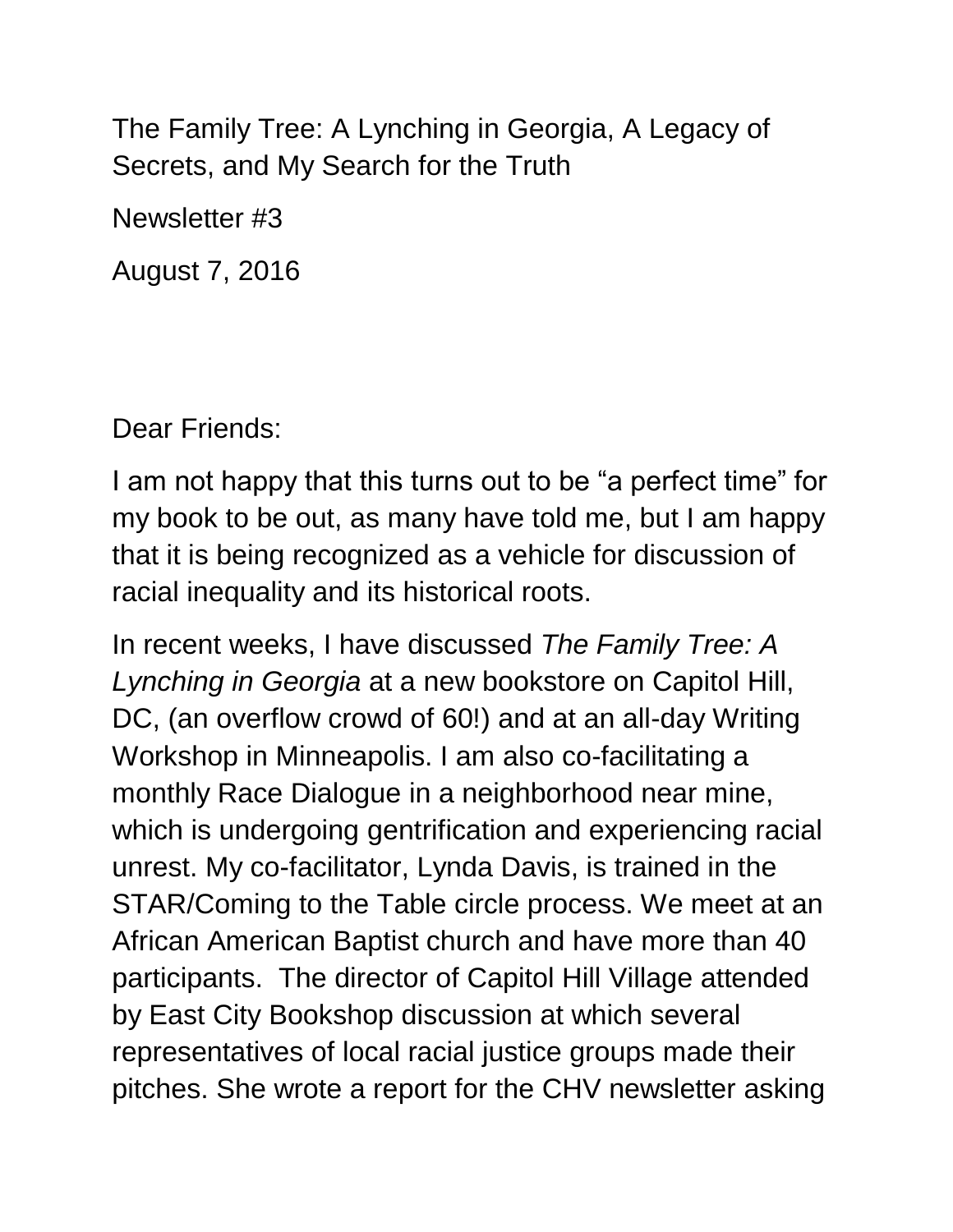members if they'd be interested in such a group themselves. I am also participating in a SURJ DC (Showing up for Racial Justice) study group. If you have them in your area, check them out. They are excellent.

In late August I'll travel back to Georgia for readings and discussions at libraries in Columbus, Manchester, and Lagrange. (See karenbranan/events). On Sept. 3 I'll share a panel at the Decatur Book Festival (the country's largest) with Ross Howell, Jr., author of Forsaken, a novel based on the 1912 execution of a 16 year old black girl named Virginia Christian. I am reading it now and it's excellent.

Two of the Georgia libraries I'll visit later this month are interested in setting up on-going bi-racial study groups to explore racial history and its effects on the present. The Lagrange Library's wonderful Kathryn Adams has made my presentation an official part of the American Library Association's Office for Diversity, Literacy and Outreach Services' nationwide community-building series to observe the 185<sup>th</sup> anniversary of Nat Turner's Rebellion, as well as the UN"s International Day of Remembrance of The Slave Trade and its Abolition. Another wonderful Ga. Librarian Richelle Brown, whom I met at the Coming to the Table national gathering in July, has invited me to speak at the Athens (Ga.) Library. I'll do that in January when I'll also share a panel with Steve Oney (*And the Dead Shall Rise: The Murder of Mary Phagan and the Lynching of Leo Frank*) and Laura Wexler (*Fire in A Canebrake: The Last*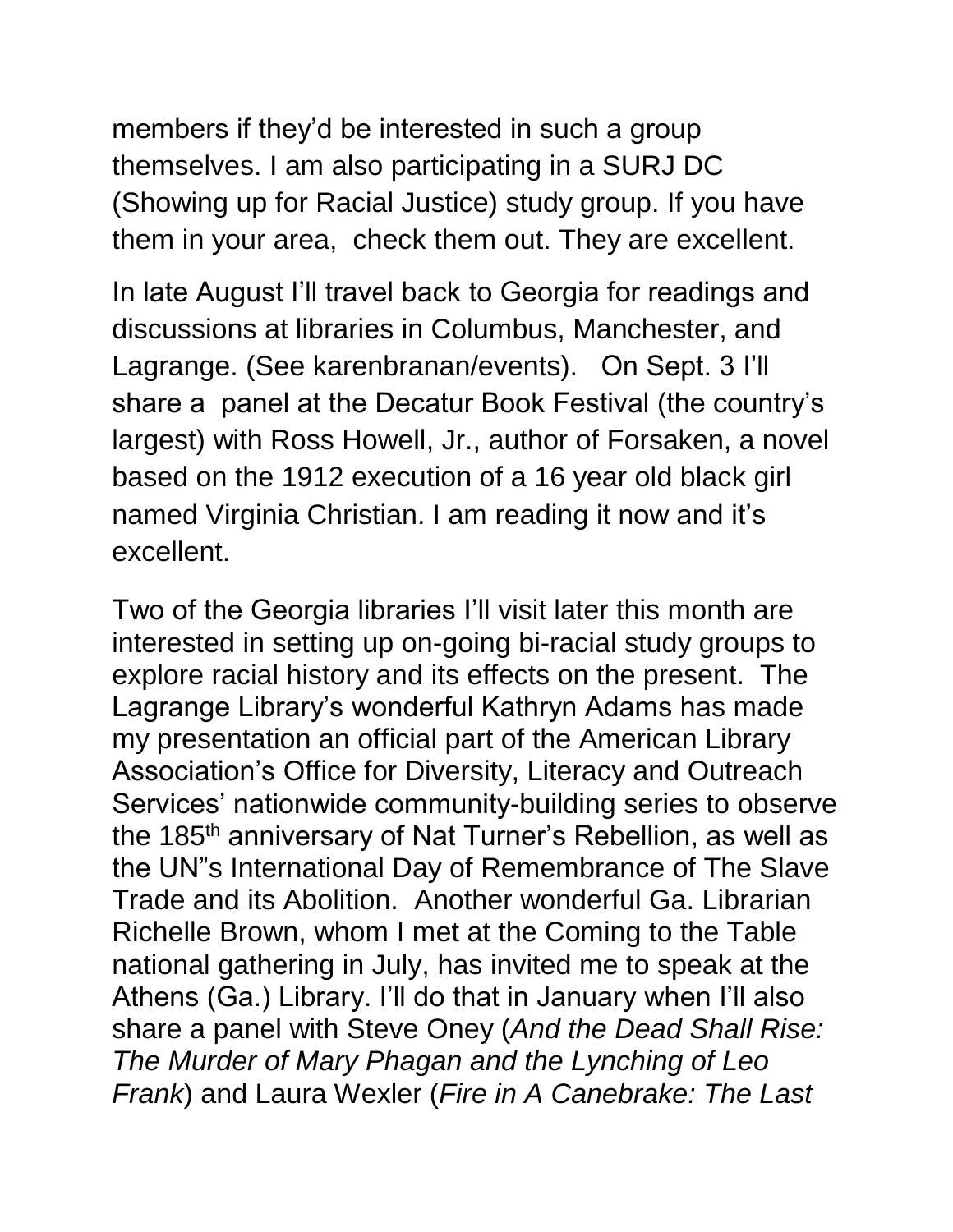*Mass Lynching in America*). This will be sponsored by my alma mater, the U. of Ga. School of Journalism and their new MFA Program in Narrative Media Writing, directed by Valerie Boyd.

On Sept. 27, at 6:30, I'll join Edward Ball, author of *Slaves in the Family* at the Brooklyn Historical Society. We'll be interviewed by Rachel Swarns of *The New York Times.*

On another note, I was recently overwhelmed to receive in the mail a stunning and heart-stopping painting by my friend and "cousin" Jasmine Dawson. Jasmine is descended from Isaac Williams, who was enslaved by my ancestors. She just graduated with an art major from Georgia State University and when her grandmother, my dear friend Deborah Dawson, asked her to commemorate the 1912 lynching with a piece of art, this is what she wrought. You can find it on my website at karenbranan.com/photos. There, if you'd like a copy or like to converse with Jasmine, you can find her contact information.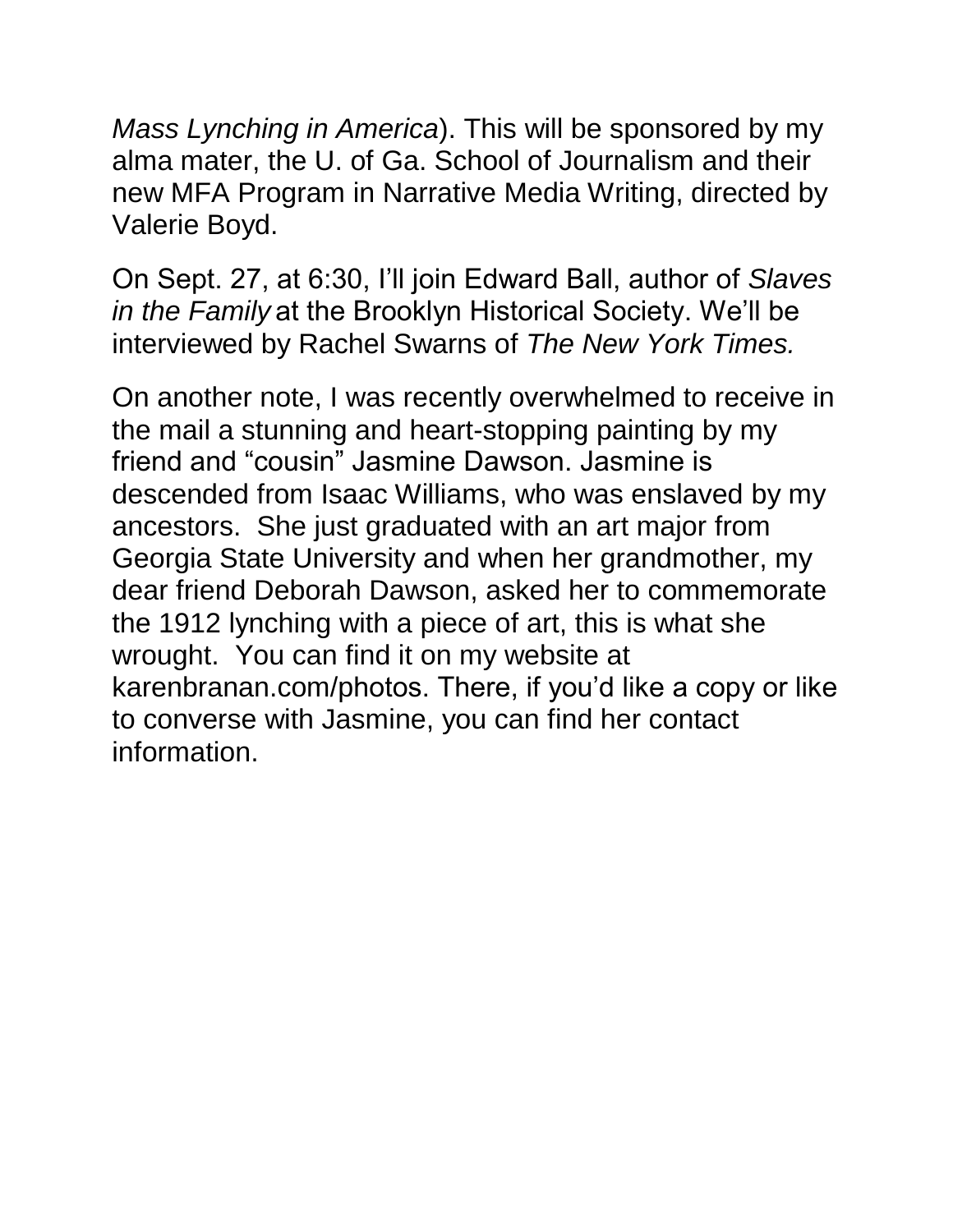

We have also started the Conversation but we have far to go. Thank you, Jasmine, for your contribution. I know how painful it was for you to produce this.

While on my website, please go to Blog and see my latest. It concerns history colliding with the present in the form of six members of the family of Henry "Peg" Gilbert, lynched in the Hamilton jail by the police chief and his men, in 1947. The blog describes my unexpected June 4 meeting with six of Mr. Gilbert's family members. I later learned that his case has been under investigation by the Civil